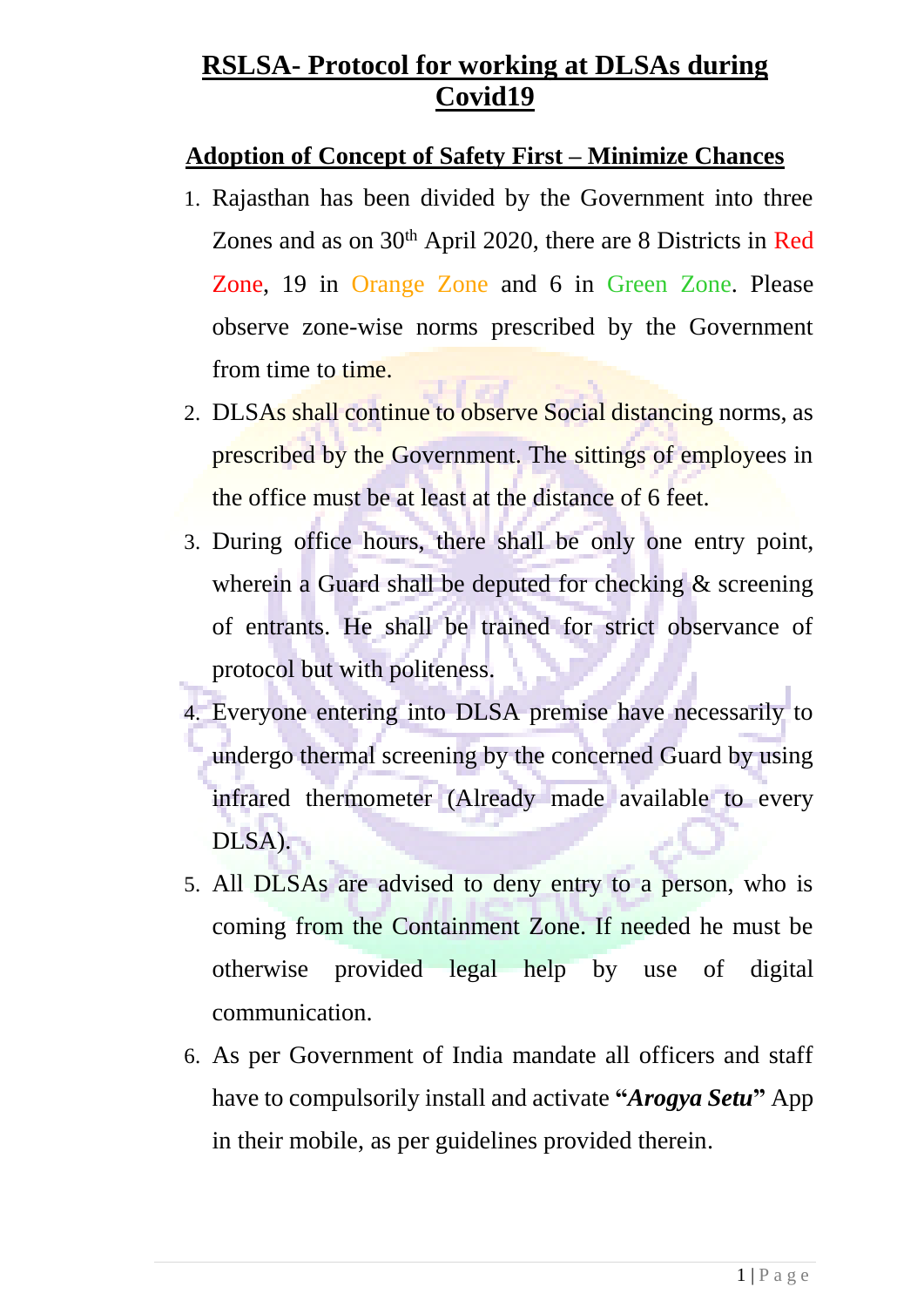- 7. Wearing face mask is compulsory so everyone is required to wear face mask during office hours and at public place.
- 8. Enough masks are provided to each DLSA, which may also be given to a poor or needy person, who at the time of seeking legal aid with DLSA is not having mask.
- 9. Use of Face shield and Gloves by staff is compulsory, if they are in field for legal aid work or distribution of ration/food or during imparting their official duty. During office hours also they are advised to use it but everyday new gloves have to be used.
- 10. Sanitizers at the entry gate of DLSA and at every section continue to be made available for visitors and staff members.
- 11. Antibacterial soap of good quality shall continue to be used at the washing area of DLSA for frequent washing of hands by staff and visitors.
- 12. Toilets and pubic areas are required to be cleaned and sanitized frequently.
- 13.All staff persons, lawyers, PLVs and other official visitors shall be screened but public entry into the campus continue to be restricted unless specifically permitted by the Secretary DLSA but subject to screening and enquiry regarding visit of containment zone i.e. corona affected area during last 7 days.
- 14.There shall be a Register, to be maintained on daily basis, till threat of spreading of Corona virus persists, at the main Entry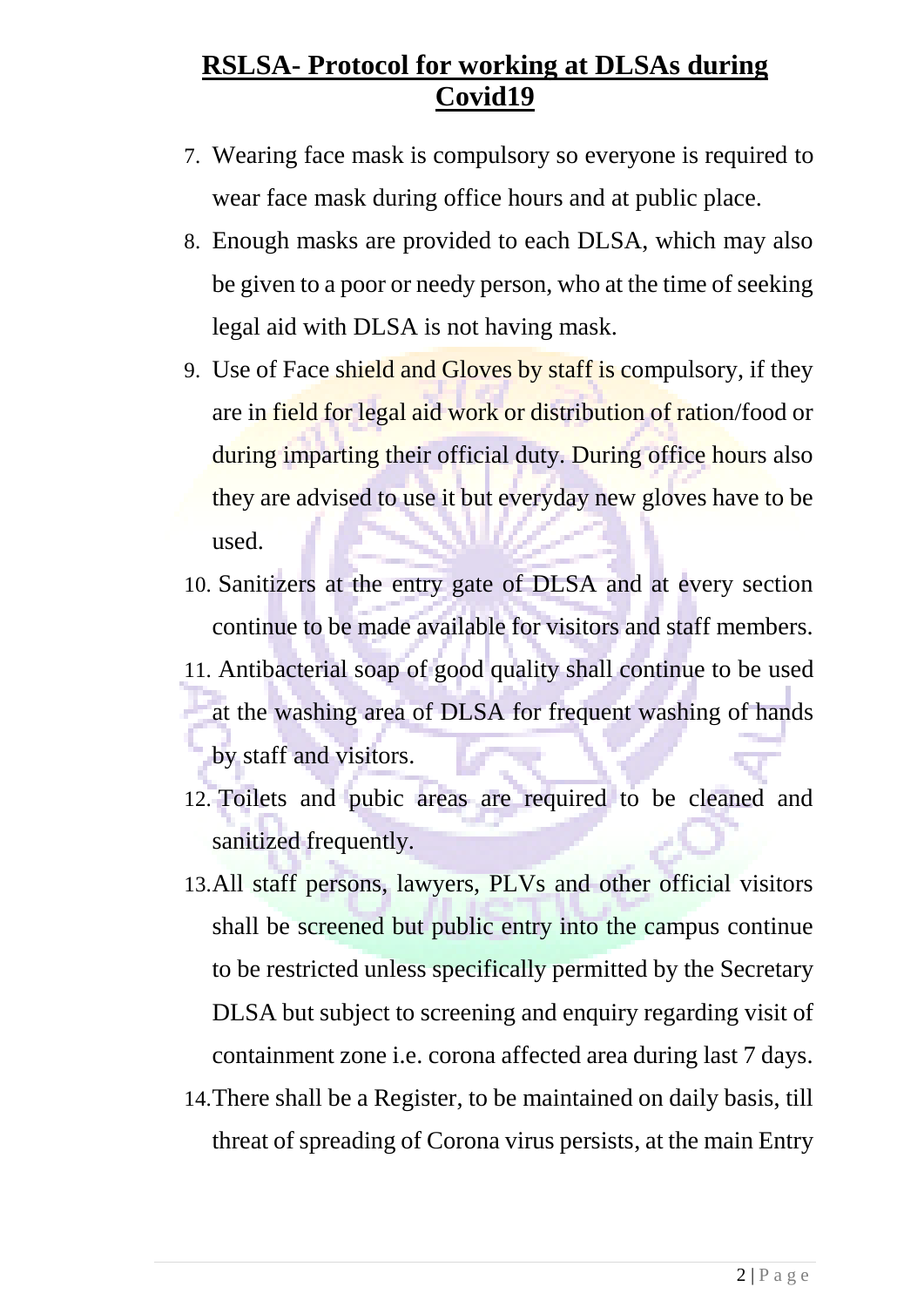gate (which shall be a single entry point) in following format with specific entries to be made by the Guard before allowing entries into the building:

| Name   | of | Age | Address | Mobile | <b>Body</b>       | time | of Signature of Signature of |             |    |
|--------|----|-----|---------|--------|-------------------|------|------------------------------|-------------|----|
| person |    |     |         | number | temperature entry |      | person                       | on $person$ | on |
|        |    |     |         |        |                   |      | entry                        | exit        |    |
|        |    |     |         |        |                   |      |                              |             |    |
|        |    |     |         |        |                   |      |                              |             |    |
|        |    |     |         |        |                   |      |                              |             |    |
|        |    |     |         |        |                   |      |                              |             |    |

15. Use of disinfectant such as sodium hypochlorite, bleach etc. as advised by the Government may be used frequently.

- 16. Officers & Staff are advised to bring their own water bottle and must be used exclusively by them. As far as possible, eatable from outside must be avoided during office hours.
- 17. Frequently used metal surfaces such as nobs, handles, bolts etc. must be disinfected from disinfectant spray, provided in the kit to DLSAs.
- 18. Officers and staff are advised to maintain daily diary of routine including visit of places during present period of crisis and whereabouts of persons meeting them. Intimation by staff of his/ her visit to hospital, cremation place or direct/ indirect contact with any corona patient or suspect is